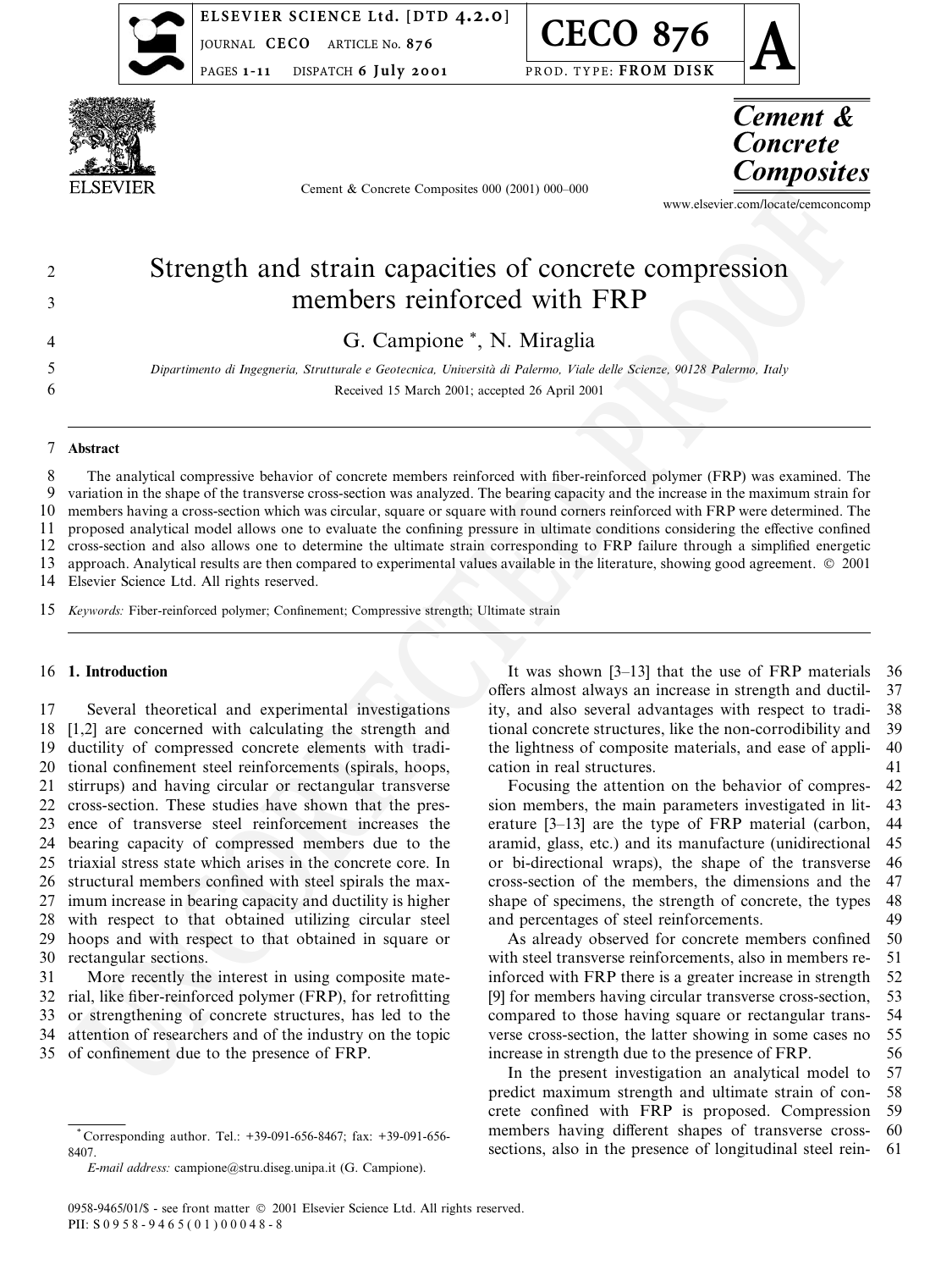G. Campione, N. Miraglia / Cement & Concrete Composites 000 (2001) 000-000

#### **Nomenclature**

- $A_{\rm a}$ area of longitudinal steel
- area of core of section within centerlines of FRP  $A_{c}$ perimeter
- area of core within centerlines of FRP perimeter  $A_{cc}$ excluding area of longitudinal steel
- $A_{\rm f}$ area of FRP in the cross-section
- concrete core dimension to centerline of FRP  $b_{\rm d}$ nerimeter
- $E_{\rm f}$ modulus of elasticity of FRP
- $E_0$ initial concrete modulus of elasticity
- compressive strength of unconfined concrete
- $f'_{\rm c}$ <br> $f'_{\rm cc}$ compressive strength (peak stress) of confined concrete
- $f_{y}$ vield stress of steel
- $f_1$ lateral confining stress on concrete core from FRP transverse reinforcement
- $f_1'$ effective lateral confining stress
- $f_{\rm r}$ stress in FRP wraps
- stress of FRP composite  $f_{\rm st}$
- ultimate strength of FRP  $f_{\rm u}$
- $N_{\rm u}$ ultimate load of FRP confined compressed section
- $k_{\rm e}$ confinement effectiveness coefficient
- reduction factor of FRP stress due to the shape  $k_i$ of the cross-section

62 forcements and confinement with FRP wraps are ana-63 lyzed. Lastly, the analytical results are compared with experimental results available in the literature  $[4,5,7]$ 64 9,13] showing the good agreement achieved with the 65

66 proposed model.

### 67 2. Strength of compression members reinforced with FRP

68 As already mentioned, the use of FRP materials in 69 concrete compression members produces an increase in



Fig. 1. Stress-strain curves for FRP-reinforced concrete specimens with different shapes of the transverse cross-section [13].

| k1 | concrete strength enhancement coefficient |
|----|-------------------------------------------|
|----|-------------------------------------------|

- corner radius of cross-section  $\mathbf{r}$
- thickness of FRP layers  $\boldsymbol{t}$
- $U_{\rm cc}$ ultimate strain energy per unit volume of confined concrete
- $U_{\rm sl}$ energy required to maintain yield in the longitudinal steel in compression
- ultimate strain energy per unit volume of un- $U_{\rm co}$ confined concrete
- ultimate energy per unit volume spent to break  $U_{\rm st}$ the composite FRP
- strain at maximum stress of unconfined concrete  $\varepsilon_{\rm co}$
- strain of FRP composite measured at failure on  $\mathcal{E}_{cf}$ the middle of the side in the cross-section
- $\mathcal{E}_{\texttt{CU}}$ ultimate concrete compressive strain defined as strain at FRP failure in tension
- $\varepsilon_{\rm f}$ ultimate strain of FRP composite
- strain of FRP composite  $\varepsilon_{\rm su}$
- increase in maximum strain  $Δε$
- increase in maximum strain of FRP-confined  $\mu$ concrete compared to that of unconfined concrete
- ratio of longitudinal reinforcement  $A<sub>a</sub>$  to the  $\rho_{\rm cc}$ area of cross-section  $A_c$
- transverse FRP reinforcement ratio  $\rho_{\rm f}$

strength depending on the FRP properties (material 70 type, strength, thickness, etc.), on the concrete proper-71 ties, and prevalently on the shape of the transverse 72 73 cross-section.

Fig. 1 shows typical stress-strain curves of compres-74 sion tests carried out by the authors [13] on concrete 75 specimens having a cross-section which is circular or 76 77 square with slightly rounded corners reinforced with FRP wraps. The wrap type is unidirectional, one layer, 78 high strength, high modulus carbon fiber having thick-79 ness  $t = 0.165$  mm, modulus of elasticity  $E_f = 230$  GPa, 80 ultimate strength  $f_u = 3430$  MPa and ultimate strain 81  $\varepsilon_f = 1.5\%$ . The volumetric ratio of FRP reinforcement  $82$ utilized is  $\rho_f = 0.668\%$  and it is defined as the volumetric 83 ratio of FRP in the unit volume of concrete core equal 84 to  $\rho_f = A_f/A_c$ , with  $A_f$  the area of the composite in the 85 cross-section, and  $A_c$  the area of the cross-section. 86

It was observed [13] that the presence of FRP rein-87 forcement increases the strength of plain concrete, but 88 this phenomenon is strongly influenced by the shape of 89 the cross-section. 90

The effectiveness of FRP reinforcement is less in the 91 case of a square section compared to a circular cross-92 section and this is due to the concentration of stresses at 93 the corner of the square section and also to the smaller 94 effectively confined concrete core in a square section 95

 $\overline{2}$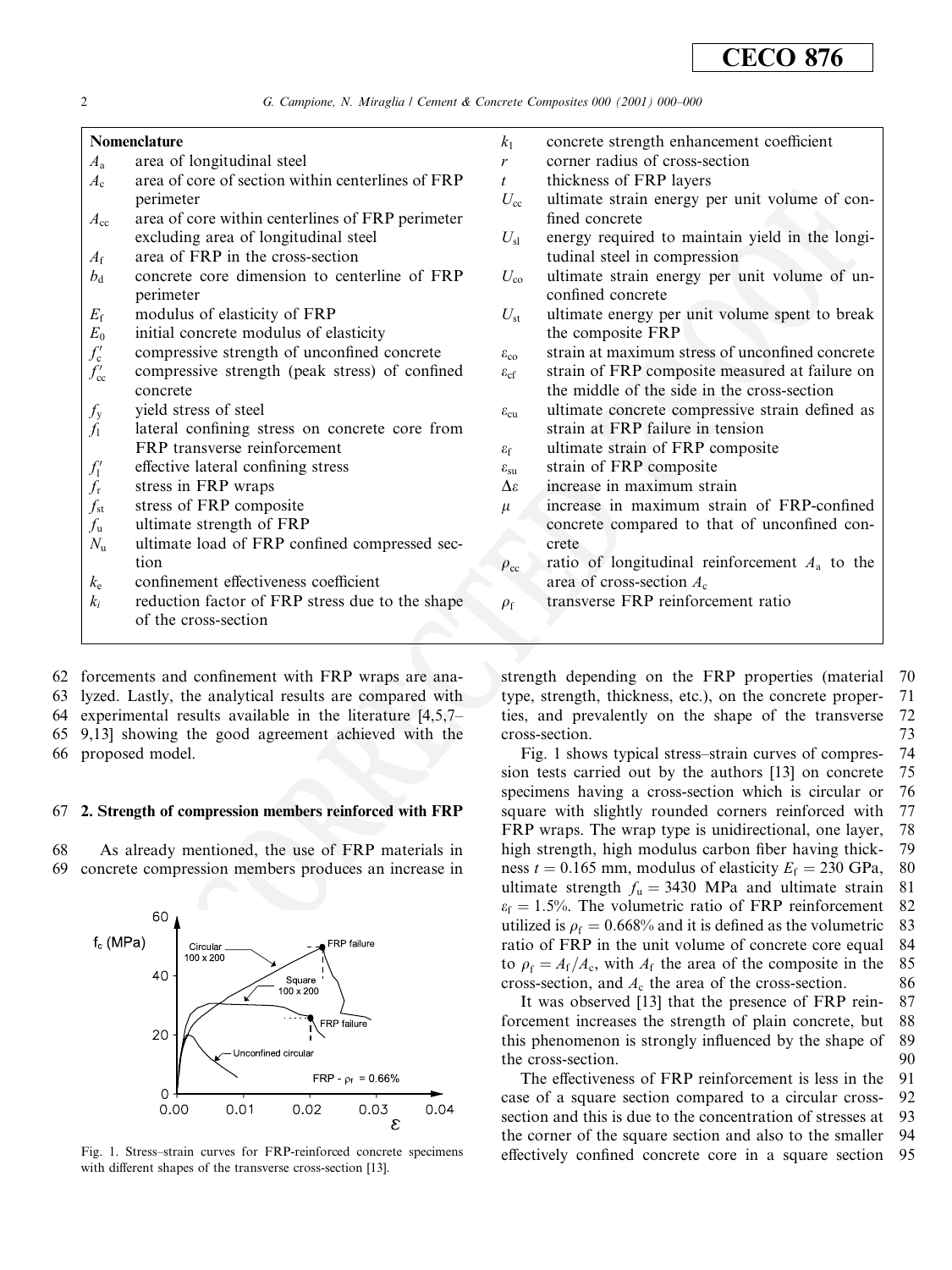G. Campione, N. Miraglia / Cement & Concrete Composites 000 (2001) 000-000

96 with respect to a circular cross-section. As a conse-97 quence of this, in order to obtain in columns having a

98 square cross-section analogous performance in terms of

99 strength as in columns having a circular transverse cross-section and reinforced with FRP, an increase in 100

the volumetric ratio of FRP is required and/or a trans-101 formation of the square section into one with rounded 102 103 corners, utilizing adequate corners radii. To do this it is 104 possible to modify the shape of the square section, be-105 fore the application of FRP, by adding new concrete on the sides of the square section until the desired shape is 106 107 obtained.

108 In the present investigation the effect of FRP on the 109 confinement action in compression concrete members 110 with variation in the shape of the transverse cross-sec-111 tion, shown in Fig. 2, is analyzed.

112 The cases of circular  $(r = b_d/2)$  and square  $(r = 0)$ sections form the limits of the square section with round 113 114 corners.

115 In the following exposition, the attention is on the determination of the effective confinement pressure and 116 on the determination of the effectively confined area of 117 118 concrete core.

119 Experimental research [1] has shown that in the 120 presence of a triaxial stress state the effective pressure 121 determining failure of cylindrical concrete specimens is:

$$
f'_{\infty} = f'_{\infty} + k_1 f'_{1}, \tag{1}
$$

123  $f_c'$  being the ultimate cylindrical strength of plain concrete,  $f_1'$  the effective lateral pressure confining the con-124 crete core due to FRP and  $k_1$  an experimental coefficient 125 126 generally assumed for concrete [1] between 2.8 and 4.1. 127 The applicability of  $k_1$  coefficient between 2.8 and 4.1 128 for FRP reinforcement is limited [11] due to the inherent 129 anisotropy in the composite materials. This would result 130 in generally poor comparison between experimental and predict results especially as related to strain [11]. In the 131 132 present study, using a regression analysis of the experimental data with a correlation factor of 88%,  $k_1$  equal to 133 2 was assumed for concrete members reinforced with 134 135 FRP wraps.

136 The increase in strength due to the effective lateral 137 pressure  $f_1'$  depends on the lateral pressure  $f_1$  assumed to 138 be uniformly distributed over the surface of the concrete



Fig. 2. Shapes of the cross-sections examined.

core and also depends on the effectiveness coefficient  $k_{e}$ , 139 according to the following: 140

$$
f_1' = k_{\rm e} f_1,\tag{2}
$$

where 
$$
\frac{1}{2} \left( \frac{1}{2} \right)
$$

$$
k_{\rm e} = A_{\rm e}/A_{\rm cc} \tag{3}
$$

with  $A<sub>e</sub>$  the area of the effectively confined concrete core 144 145 and  $A_{\rm cc}$  the transverse area of concrete enclosed by the centerlines of the perimeter FRP defined as: 146

$$
A_{\rm cc} = A_{\rm c}(1 - \rho_{\rm cc}),\tag{4}
$$

148  $\rho_{\rm cc}$  being the ratio of longitudinal reinforcement  $A_{\rm a}$  to the area of cross-section  $A_c$ . 149

It is shown in the following exposition that both the 150 coefficient  $k_e$  and the pressure  $f_1$  depend on the shape of 151 the cross-section of the compression members. 152

2.1. Determination of the effective lateral confining 153 154 pressure

To determine the effective confinement pressure it is 155 possible to refer to the rigid body equilibrium of the 156 157 transverse cross-section (Fig. 3) subjected to the distributed pressure  $f_1$  and to the localized forces in the 158 FRP in the ultimate condition. 159 160

The fundamental hypotheses assumed are:

- $\bullet$ all transverse cross-sections of the members are in the same condition along the height of the members due 162 to the presence of continuous FRP reinforcement; 163
- $\bullet$ FRP behaves elastically up to failure and sudden failure occurs after the maximum strength is reached; 165
- $\bullet$ perfect adhesion between concrete and FRP is ensured up to the failure of compression members. 167

It is important to observe that failure in tension of 168 FRP wraps does not always occur; and the rupture of 169 FRP occurs only when the compressive stress and the 170 confining pressure, that are variable with the strain 171 values, reach their maximum [11]. 172

The analytical method here developed considers only 173 the cases in which failure of FRP in tension occurs and 174 further studies will be developed to extend the method 175 to the cases in which FRP do not fail in tension. 176

In the case of a circular cross-section the stress in the 177 fiber can be assumed to be uniform all along the pe-178



Fig. 3. Effective lateral confining pressure for FRP-reinforced crosssections

 $\overline{\mathbf{3}}$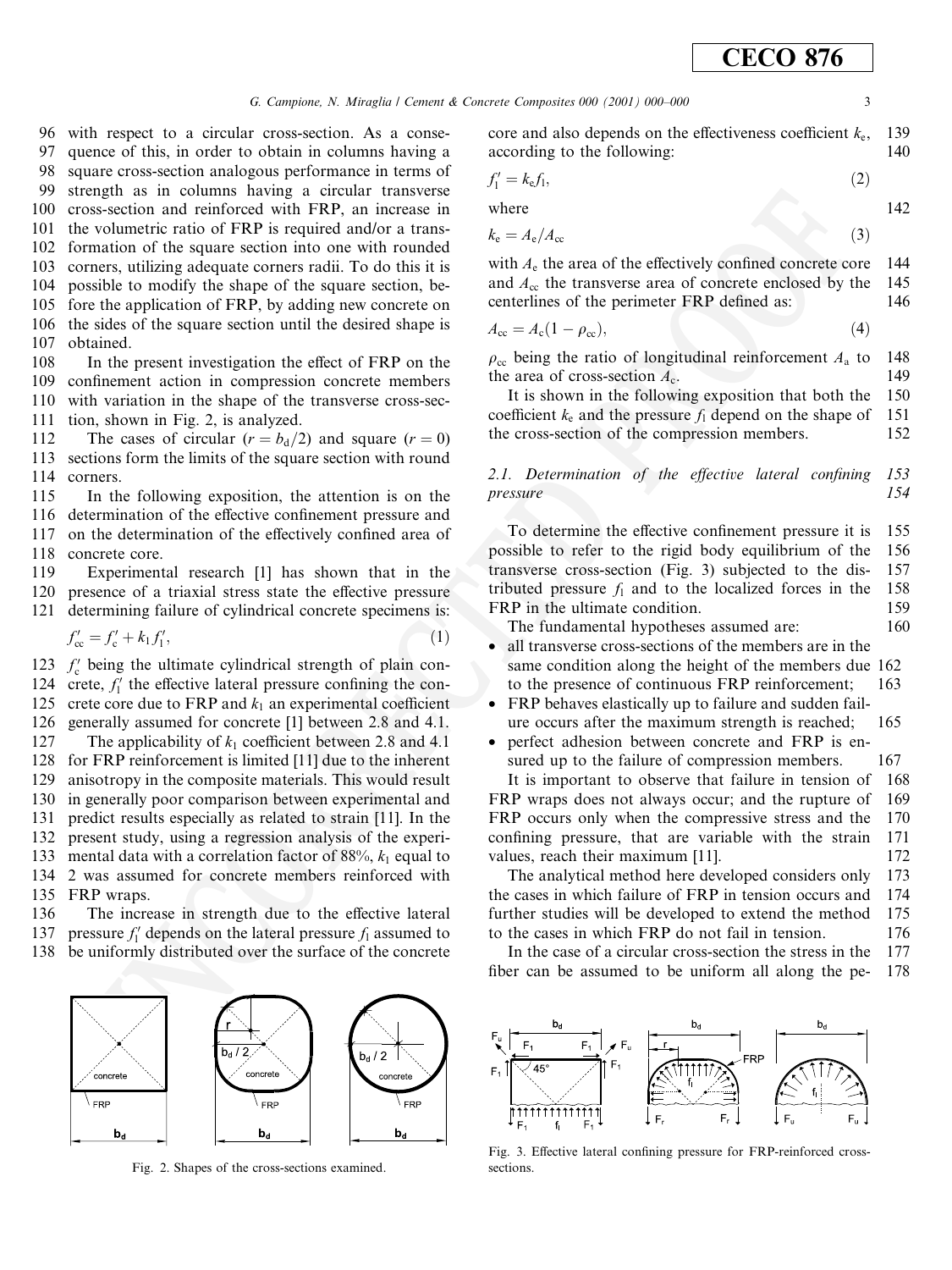219

179 rimeter of the circumference; instead, in a square cross-180 section the stress is not uniform along the perimeter 181 because of stress concentration near the corners of the 182 section. In an approximate way this can be taken into account by considering a constant reduced uniform 183 stress all along the perimeter equal to  $f_r$ , as shown in the 184 following paragraph. 185

186 Because of the equilibrium of the forces in the FRP at 187 the corners of the cross-section the maximum action 188 acting in the direction parallel to the sides of the section is  $0.707F_u = 0.707t f_u$ . The coefficient 0.707 is obtained 189 by considering that the resulting forces at the corners of 190 the square section have the direction of the diagonal of 191 the square section and because of the equilibrium of the 192 193 forces the maximum value  $F_u$  allowed in the direction parallel to the sides of the square section is  $F_1 = 0.707F_u$ . 194

195 In the case of a square section with round corners the 196 presence of round-filled corners reduces the concentration of stresses at the corners, ensuring a more gradual 197 198 variation in stress, with values between those related to 199 the cases of circular and square cross-sections.

200 By considering, in a simplified way, the stress  $f_r$  in 201 FRP variable with the radii of the corners  $r$  it is possible 202 to obtain:

$$
f_{\rm r} = f_{\rm u} \left[ \left( 1 - \frac{\sqrt{2}}{2} k_i \right) \frac{2r}{b_{\rm d}} + k_i \frac{\sqrt{2}}{2} \right],\tag{5}
$$

 $k_i$  being a reduction factor of the stress determined ex-204 perimentally and introduced in (5) to take into account 205 206 the stress intensification in FRP at the corners. As it will 207 be shown in the section relative to the comparison with 208 the experimental data, assuming a constant value of  $k_i$ equal to 0.2121, a best fitting of experimental data was 209 210 obtained with a correlation factor of 92%.

211 By considering the equilibrium of forces in the 212 transverse cross-section shown in Fig. 3 subjected to 213 internal confining pressure  $f_1$  and to the concentrated 214 forces at the free end of the FRP, it is possible to obtain 215 the expressions of  $f_1$  for the cases examined.



Fig. 4. Effective confined concrete core of cross-section reinforced with FRP.

For a cross-section which is circular, square with 216 round corners or square we obtained: 217

$$
f_1 = \frac{2tf_u}{b_d} \quad \text{circular}, \tag{6}
$$

$$
f_1 = \frac{2t f_r}{b_d} \quad \text{square with round corners}, \tag{7}
$$

$$
f_1 = \frac{\sqrt{2}tf_u}{b_d}k_i \quad \text{square.} \tag{8}
$$

#### 2.2. Effectiveness coefficient  $k_e$

For the determination of the effectiveness factor  $k_e$  it 220 can be assumed (see Fig. 4) that, in the case of a circular 221 cross-section, the entire concrete core internal to the 222 perimeter of FRP is effectively confined, while, for the 223 square section there is a reduction in the effectively 224 confined core that can be assumed, analogously with the 225 case of concrete core confined by transverse steel stir-226 rups [1], in the form of a second-degree parabola with an 227 initial tangent slope of 45°. 228

For the square section with round corners it can be 229 assumed, as also suggested by experimental observation 230 [13], that the presence of round corners produces at the 231 corners a further effective confinement area with respect 232 233 to the case of the square section, leading to a more effective confined core represented by the area enclosed by 234 the parabola and by the round corners, as shown in Fig. 235 4. The effectively confined concrete core shown in Fig. 4 236 is represented with the hatched area. 237

Based on this observation, it is possible to obtain the 238  $k<sub>e</sub>$  factor that, for a square section with round corners, 239 is: 240

$$
k_{\rm e} = \frac{\left[b_{\rm d}^2 - 4\left(r^2 - \frac{\pi r^2}{4}\right)\right] - \frac{2}{3}\left(b_{\rm d} - 2r\right)^2}{b_{\rm d}^2 - 4\left(r^2 - \frac{\pi r^2}{4}\right)}.
$$
(9)

This factor assumes values of  $k_e = 1$  for a circular sec-242 tion and of  $k_e = 1/3$  for a square section. The latter is in 243



Fig. 5. Variation in the effectiveness coefficient  $k_e$  with  $r/b_d$ .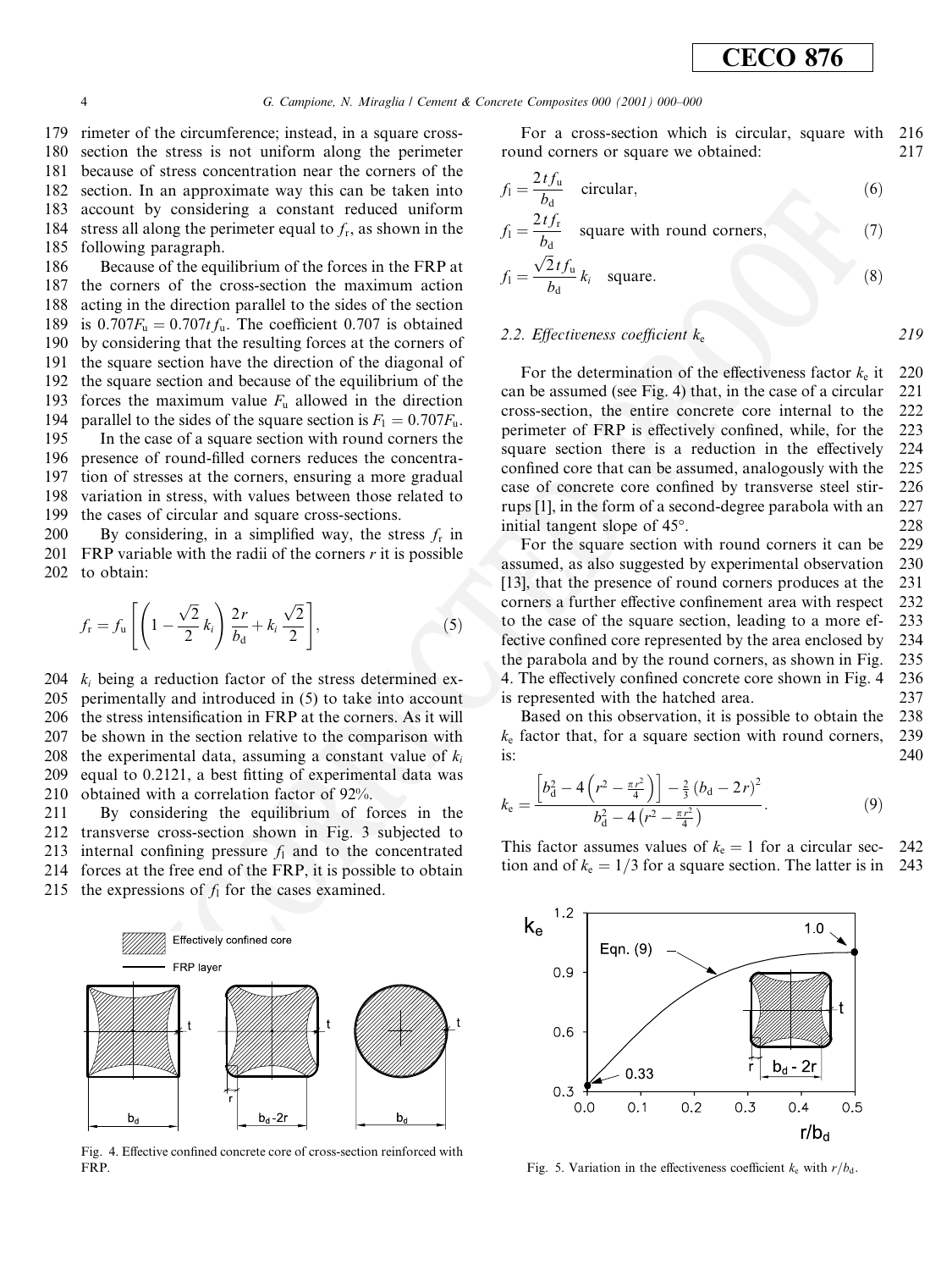244 accordance with the hypothesis that the reduction in the 245 volume of effectively confined concrete is due only to the 246 reduction of effectively confined area of the transverse 247 cross-section.

248 Fig. 5 shows the variation in  $k_e$  with  $r/b_d$ . It is interesting to observe that, for values of  $r/d_b$  above 0.2, 249 250  $80\%$  of the total transverse area of the cross-section is 251 effectively confined.

252 Having determined the effective lateral pressure  $f_1'$ , it 253 is possible to evaluate the strength  $N_u$  of a compressed 254 member confined with FRP, also in the presence of 255 longitudinal steel reinforcements, utilizing the superposition principle and separately considering the contri-256 257 bution due to the presence of FRP evaluated by using 258 (1) and the contribution due to the longitudinal steel of 259 area  $A_a$  assumed to have yielded, as follows:

$$
N_{\rm u} = f_{\rm c}' A_{\rm c} + f_{\rm y} A_{\rm a} + k_1 k_{\rm e} f_{\rm l} A_{\rm c}.
$$
 (10)

Fig. 6, for some values of the parameter  $r/b_d$ , shows the 261 variation in maximum strength  $f'_{\rm cc}$  referred to that of 262 unconfined plain concrete  $f'_c$  with the parameter  $\rho_f f_u / f'_c$ 263 for the different section types examined. It is interesting 264 265 to observe that, to get a prefixed strength value, the 266 amount of volume percentages of FRP greatly depends 267 on the shape of the section. In particular a square sec-268 tion reinforced with FRP having the same strength as a circular section requires higher percentages of FRP, 269 270 which is not cheap at present.

#### 3. Monotonical stress-strain relationship for compressed 271 members confined with FRP 272

 $273$ For the analytical modeling of the complete com-274 pressive stress-strain curves of FRP-confined members 275 the following relationship, which is also represented in 276 Fig. 7, can be utilized:



Fig. 6. Increase in the compressive strength with  $\rho_f f_u/f_c'$ .

$$
\frac{f_c}{f_c'} = \beta \frac{\varepsilon}{\varepsilon_{\rm co}} + \left\{ \left\{ (1 - \beta) \frac{\varepsilon}{\varepsilon_{\rm co}} \right\} + \left\{ \left[ 1 + \left( \frac{\varepsilon}{\varepsilon_{\rm co}} \right)^R \right]^{1/R} \right\} \right\},\tag{11}
$$

where

$$
\beta = \frac{E_{\rm h}}{E_0}; \qquad E_{\rm h} = \frac{f'_{\rm cc} - f'_{\rm c}}{\varepsilon_{\rm cu} - \varepsilon_{\rm co}}.
$$
 (12)

This model is a revised version of the well-known Pinto 280 and Giuffrè [14] model originally proposed for stress-281 strain curves of steel. The (11) relationship represents a 282 curved transition from a straight line asymptote with 283 slope  $E_0$ ,  $E_0$  being the initial modulus of FRP concrete, 284 to another asymptote with slope  $E_h$ . The  $\beta$  parameter is 285 the strain hardening ratio, that is the ratio between slope 286  $E<sub>h</sub>$  and  $E<sub>0</sub>$  and R is a parameter which influences the 287 shape of the transition curve and here assumed constant 288 and equal to 3 to reproduce with good approximation 289 experimental results. 290

The hardening part is governed by the strength and 291 by the maximum strain characteristics of confined and 292 unconfined concrete. The stress-strain curve stops when 293 the maximum stress  $f'_{\rm cc}$  and maximum strain  $\varepsilon_{\rm cu}$  are 294 295 reached and FRP breaks in tension because its ultimate 296 strain has been reached. The proposed equation for stress-strain curve  $(11)$ , as it will shown in the following 297 section relative to comparison which experimental data, 298 fits very well the experimental data referring to the cases 299 in with FRP produces strain-hardening in concrete 300 specimens (i.e. for the case of cylindrical specimens), 301 instead in the cases in which the increase of strength due 302 to the presence of FRP is negligible (*i.e.* cases of square 303 section), no good prediction is expected.  $304$ 



Fig. 7. Stress-strain model in compression for FRP confined concrete members

5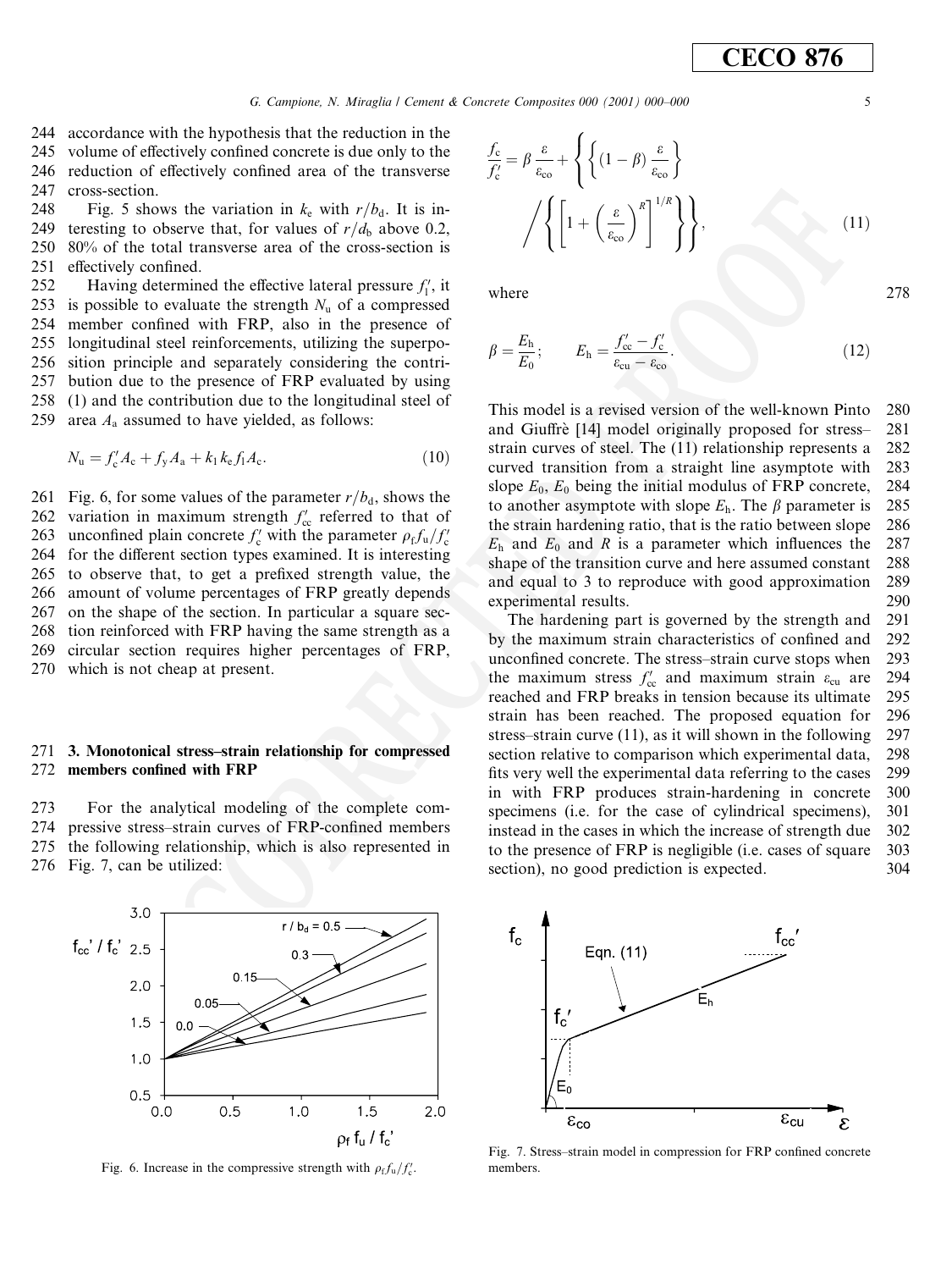#### 305 4. Ultimate concrete strain at FRP failure

306 To determine the ultimate axial strain of confined 307 concrete core  $\varepsilon_{\rm cu}$  the well-known model proposed by 308 Mander et al. [1] based on the energy balance approach was considered, though we also consider the contribu-309 310 tion due to the presence of FRP.

311 The energy balance equation can be written as fol-312 lows:

$$
U_{\rm st} = U_{\rm cc} - U_{\rm co} + U_{\rm sl},\tag{13}
$$

314 where  $U_{st}$  is the ultimate strain energy per unit volume 315 spent to break the composite FRP:

$$
U_{\rm st} = \rho_{\rm f} A_{\rm c} \int_0^{\varepsilon_{\rm us}} f_{\rm st} d\varepsilon_{\rm st}.
$$
 (14)

317  $U_{\rm cc}$  is the ultimate strain energy per unit volume of 318 confined concrete:

$$
U_{\rm cc} = A_{\rm c} \int_0^{\varepsilon_{\rm cu}} f_{\rm c} \, \mathrm{d}\varepsilon_{\rm c}.\tag{15}
$$

320  $U_{\rm co}$  is the ultimate strain energy per unit volume of 321 unconfined concrete:

$$
U_{\rm co} = A_{\rm c} \int_0^{2z_0} f_{\rm uc} \, \mathrm{d}\varepsilon_{\rm c}.\tag{16}
$$

323  $U_{sl}$  is the energy per unit volume required to maintain 324 yield in the longitudinal steel in compression:

$$
U_{\rm sl} = \rho_{\rm cc} A_{\rm c} \int_0^{e_{\rm cu}} f_{\rm sl} d\varepsilon_{\rm sl}.
$$
 (17)

326  $\varepsilon_{us}$  being the ultimate strain of the composite,  $f_{st}$  and  $\varepsilon_{st}$ 327 the stress and the strain in the composite.

328 By substituting the expressions  $(14)$ – $(17)$  into  $(13)$  it is 329 possible, knowing the complete stress-strain relationship of materials, to obtain the ultimate strain of con-330 331 crete core  $\varepsilon_{\text{cu}}$ .



Fig. 8. Stress-strain model in compression for calculation of ultimate concrete strain

In an approximate way it is possible to obtain the 332 ultimate strain of the concrete core  $\varepsilon_{\rm cu}$  knowing only the 333 maximum strength of the unconfined and confined 334 concrete core. As shown in Fig. 8, in the cases of both 335 plain concrete and FRP confined concrete, the area 336 subtended under the stress-strain curves represents the 337 energy per unit volume spent to break the concrete in 338 compression and corresponding to the strain values 339 determining FRP failure in tension. If the contribution 340 due to the longitudinal steel to maintain yield is ne-341 glected, to simplify the calculation, the difference be-342 tween the area subtended by the stress-strain curve of 343 confined concrete less the area subtended under the 344 stress-strain curves of the unconfined concrete repre-345 sents the energy spent to produce failure of FRP. 346

In this case the ultimate strain  $\varepsilon_{\rm cu}$  can be obtained by 347 348 the following:

$$
\varepsilon_{\rm cu} = \varepsilon_{\rm co} + \Delta \varepsilon. \tag{18}
$$

350 By setting the area subtended under the  $f_c$ - $\varepsilon$  diagram in compression (Fig. 8) equal to the internal work per-351 formed to break the FRP in tension through the cross-352 353 section of the confined concrete core, it is possible to obtain the increase in strain  $\Delta \varepsilon$  and hence the maximum 354 355 strain  $\varepsilon_{\rm cu}$ . The energy per unit volume of confined concrete can be calculated approximately as the area of the 356 trapezium having sides  $f'_{\rm cc}$  and  $f'_{\rm c}$  and base  $\Delta \varepsilon$ . 357

This approximation is validated by the following 358 considerations: the shape of the effective stress-strain 359 curve  $f_c$ - $\varepsilon$  due to the presence of FRP is approximately 360 linear after  $f'_c$  is reached; the area subtended up to the  $f'_c$ 361 of the unconfined concrete is negligible compared to the 362 other quantities. 363

The energy spent to break the FRP wraps, having 364 area of the transverse cross-section  $A_f$ , can be evaluated 365 exactly by using (13) and setting the two above-men-366 tioned areas equal as follows: 367

$$
\frac{1}{2}\Delta\varepsilon \left(f'_{\rm cc} + f'_{\rm c}\right)A_{\rm c} = A_{\rm f}\frac{1}{E_{\rm f}}f_{\rm r}^2,\tag{19}
$$

369

371

which gives the increase in maximum strain  $\Delta \varepsilon$ :

$$
\Delta \varepsilon = 2 \rho_{\rm f} \frac{f_{\rm r}^2}{E_{\rm f}} \frac{1}{2 f_{\rm c}' + k_1 k_{\rm e} f_1} \quad \text{with}
$$
  

$$
\rho_{\rm f} = \frac{2 \left[ 2 \left( b_{\rm d} - 2r \right) + \pi r \right] t}{b_{\rm d}^2 - 4 \left( r^2 - \left( \pi r^2 / 4 \right) \right)} \tag{20}
$$

or in extended form

$$
\Delta \varepsilon = \frac{2f_r^2}{E_f} \frac{\left[2(b_d - 2r) + \pi r\right]t}{b_d^2 - 4(r^2 - (\pi r^2/4))} \left\{1/\left\{f_c' + k_1 \frac{t}{b_d} f_r\right\} \times \frac{\left[b_d^2 - 4\left(r^2 - \frac{\pi r^2}{4}\right)\right] - \frac{2}{3} (b_d - 2r)^2}{b_d^2 - 4\left(r^2 - \frac{\pi r^2}{4}\right)}\right\}.
$$
 (21)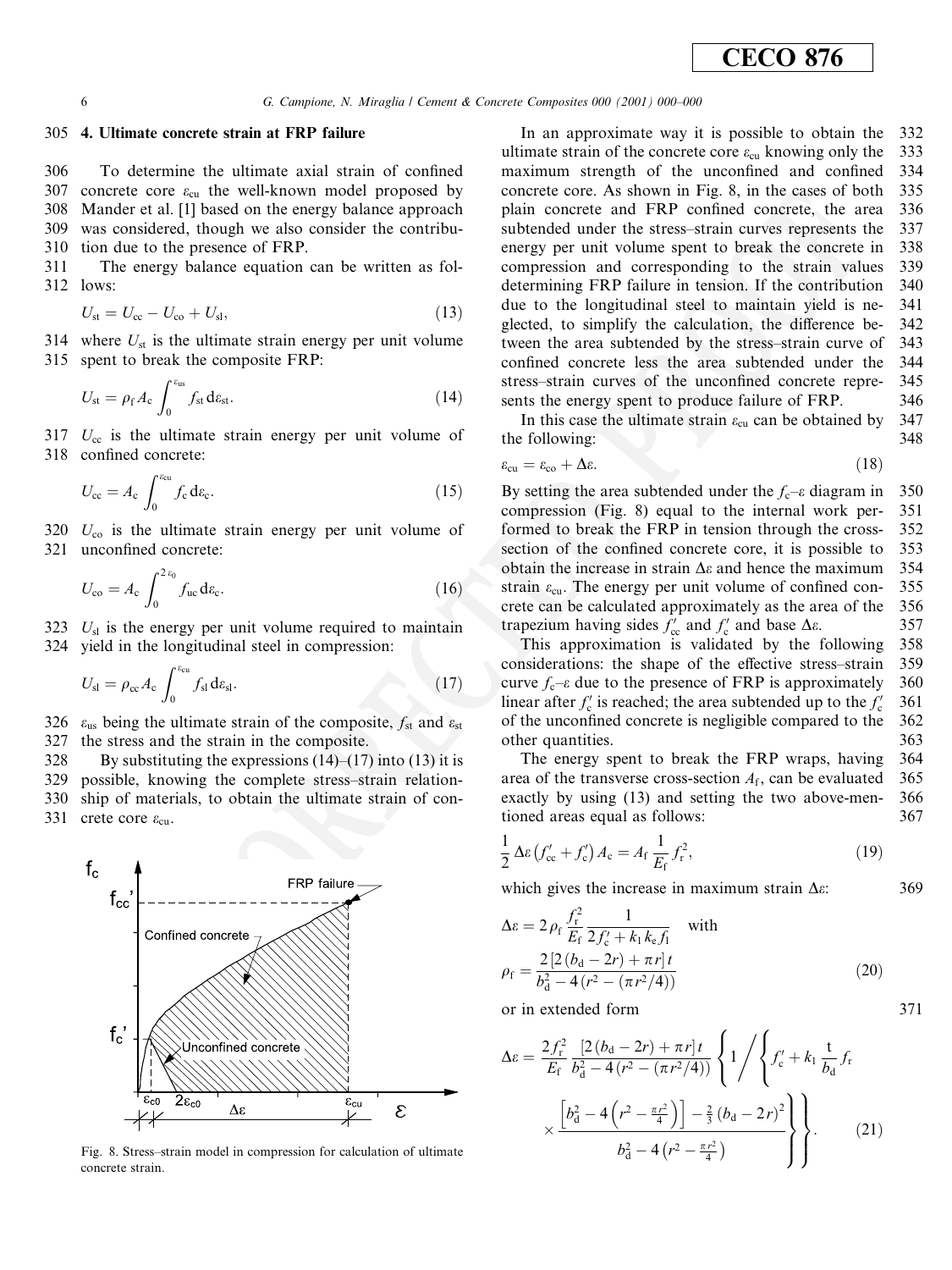G. Campione, N. Miraglia / Cement & Concrete Composites 000 (2001) 000-000



Fig. 9. Increase in the ultimate strain with  $\rho_f f_u / f_c'$ .

373 Assuming  $k_1 = 2$ , as already mentioned in accordance 374 with experimental data, the increase,  $\mu = (\varepsilon_{\rm co} + \varepsilon)/\varepsilon_{\rm co}$ , in maximum strain of FRP confined concrete compared to 375 376 that of unconfined concrete is

$$
\mu = 1 + \rho_{\rm f} \frac{1}{\varepsilon_{\rm co}} \frac{f_{\rm r}^2}{E_{\rm f}} \frac{1}{f_{\rm c}' + k_{\rm e} f_{\rm i}}.
$$
 (22)

378 Fig. 9 shows the variation in the parameter  $\varepsilon_{cu}/\varepsilon_{co}$  with 379  $\rho_{\rm f} f_{\rm u}/f_{\rm c}$  for the different cases examined, highlighting the 380 importance of the shape of the cross-section in the ul-

Table 1 Characteristics of specimens and materials tested

timate deformation capacity in compression of a con-381 crete core confined by FRP. 382

#### 5. Comparison between analytical and experimental 383 results 384

In the present section some experimental results on 385 the use of FRP materials for confining concrete, recently 386 presented in the literature  $[3-13]$ , are presented for 387 comparison with analytical results. 388

The above-mentioned results regard compressive 389 tests on prismatic and cylindrical specimens of different 390 sizes, reinforced with different types of FRP materials 391 (carbon, glass, aramid, etc.), with different concrete 392 strengths. Tests on prismatic specimens regard members 393 reinforced with carbon fiber and having a square cross-394 section with rounded corners with different radii  $r$  of the 395 corner  $(r = 3, 5, 25, 25, 38, 38, 50)$ . In all tests, unidirec-396 tional fiber wraps with an anchorage length (generally 397 between 50 and 100 mm) necessary to avoid sliding or 398 debonding of fibers during the tests were utilized and 399 rupture of fibers was always observed. 400

Table 1 gives average values for the cases mentioned 401  $[4.5.7-9.13]$ : dimensions and shapes of the specimens  $402$ tested; mechanical characteristics and volumetric per-403

| Code            | Refs.  | Concrete type |                  |                    |                            | Mater. | FRP characteristics |              |             |                     |             |
|-----------------|--------|---------------|------------------|--------------------|----------------------------|--------|---------------------|--------------|-------------|---------------------|-------------|
|                 |        | $b_d$ (mm)    | $r$ (mm)         | $f'_{c}$ (MPa)     | $\varepsilon_{\rm co}$ (%) |        | $t$ (mm)            | $\rho_f$ (%) | $E_f$ (GPa) | $\varepsilon_f$ (%) | $f_u$ (MPa) |
| C1              | $[13]$ | 100           | $\theta$         | 20.05              | 0.207                      | Carbon | 0.165               | 0.66         | 230         | 1.5                 | 3430        |
| SR1             | $[13]$ | 100           | 3                | 20.05              | 0.207                      | Carbon | 0.165               | 0.66         | 230         | 1.5                 | 3430        |
| C <sub>2</sub>  | $[3]$  | 150           | $\boldsymbol{0}$ | 36.90              | 0.250                      | Carbon | 0.167               | 0.44         | 235         | 1.5                 | 3510        |
| C <sub>3</sub>  | $[3]$  | 150           | $\mathbf{0}$     | 36.90              | 0.250                      | Carbon | 0.501               | 1.34         | 235         | 1.5                 | 3510        |
| C <sub>4</sub>  | $[3]$  | 150           | $\mathbf{0}$     | 36.90              | 0.250                      | Glass  | 1.20                | 3.20         | 26          | 1.6                 | 399         |
| C <sub>5</sub>  | $[3]$  | 150           | $\mathbf{0}$     | 36.90              | 0.250                      | Glass  | 3.60                | 9.60         | 26          | 1.6                 | 399         |
| C <sub>6</sub>  | $[7]$  | 190.6         | $\mathbf{0}$     | 27.07              | 0.198                      | Carbon | 0.22                | 0.46         | 230         | 1.5                 | 3483        |
| C7              | $[7]$  | 190.6         | $\mathbf{0}$     | 27.07              | 0.198                      | Carbon | 0.22                | 0.46         | 230         | 1.5                 | 3483        |
| C8              | $[5]$  | 155           | $\bf{0}$         | 60.00 <sup>a</sup> |                            | Carbon | 0.13                | 0.33         | 230         | 1.5                 | 3500        |
| C9              | $[5]$  | 155           | $\mathbf{0}$     | 60.00 <sup>a</sup> |                            | Carbon | 0.26                | 0.67         | 230         | 1.5                 | 3500        |
| C10             | $[5]$  | 155           | $\mathbf{0}$     | 60.00 <sup>a</sup> |                            | Carbon | 0.39                | 1.00         | 230         | 1.5                 | 3500        |
| C11             | $[9]$  | 100           | $\mathbf{0}$     | 42.00              |                            | Carbon | 0.60                | 2.41         | 82.70       | 1.5                 | 1265        |
| C12             | [9]    | 150           | $\mathbf{0}$     | 43.00              |                            | Aramid | 1.26                | 3.93         | 13.60       | 1.69                | 230         |
| C13             | $[9]$  | 150           | $\mathbf{0}$     | 43.00              |                            | Aramid | 2.52                | 6.83         | 13.60       | 1.69                | 230         |
| C14             | [9]    | 150           | $\boldsymbol{0}$ | 43.00              |                            | Aramid | 3.78                | 10.30        | 13.60       | 1.69                | 230         |
| C15             | $[9]$  | 150           | $\boldsymbol{0}$ | 43.00              |                            | Aramid | 5.04                | 13.90        | 13.60       | 1.69                | 230         |
| SR <sub>2</sub> | $[9]$  | 152           | 5                | 43.90              |                            | Carbon | 1.50                | 3.93         | 82.70       | 1.5                 | 1265        |
| SR <sub>3</sub> | $[9]$  | 152           | 25               | 43.90              |                            | Carbon | 1.50                | 3.79         | 82.70       | 1.5                 | 1265        |
| SR4             | $[9]$  | 152           | 38               | 35.80              |                            | Carbon | 1.50                | 3.76         | 82.70       | 1.5                 | 1265        |
| SR <sub>5</sub> | $[9]$  | 152           | 38               | 42.00              |                            | Carbon | 1.50                | 2.25         | 82.70       | 1.5                 | 1265        |
| C16             | [8]    | 300           | $\mathbf{0}$     | 32.00              | 0.250                      | Carbon | 0.30                | 0.40         | 84.00       | 1.5                 | 1770        |
| C17             | [8]    | 300           | $\theta$         | 44.00              | 0.270                      | Carbon | 0.30                | 0.40         | 84.00       | 1.5                 | 1770        |
| C18             | [8]    | 300           | $\bf{0}$         | 44.00              | 0.270                      | Carbon | 0.90                | 1.20         | 84.00       | 1.5                 | 1770        |
| S <sub>1</sub>  | [8]    | 300           | $\mathbf{0}$     | 32.00              | 0.250                      | Carbon | 0.90                | 1.20         | 84.00       | 1.5                 | 1770        |

C = circular:  $S =$  square:  $SR =$  square with circular corners.

<sup>a</sup> Determined on cube  $150 \times 150$  mm<sup>2</sup>.

 $\overline{7}$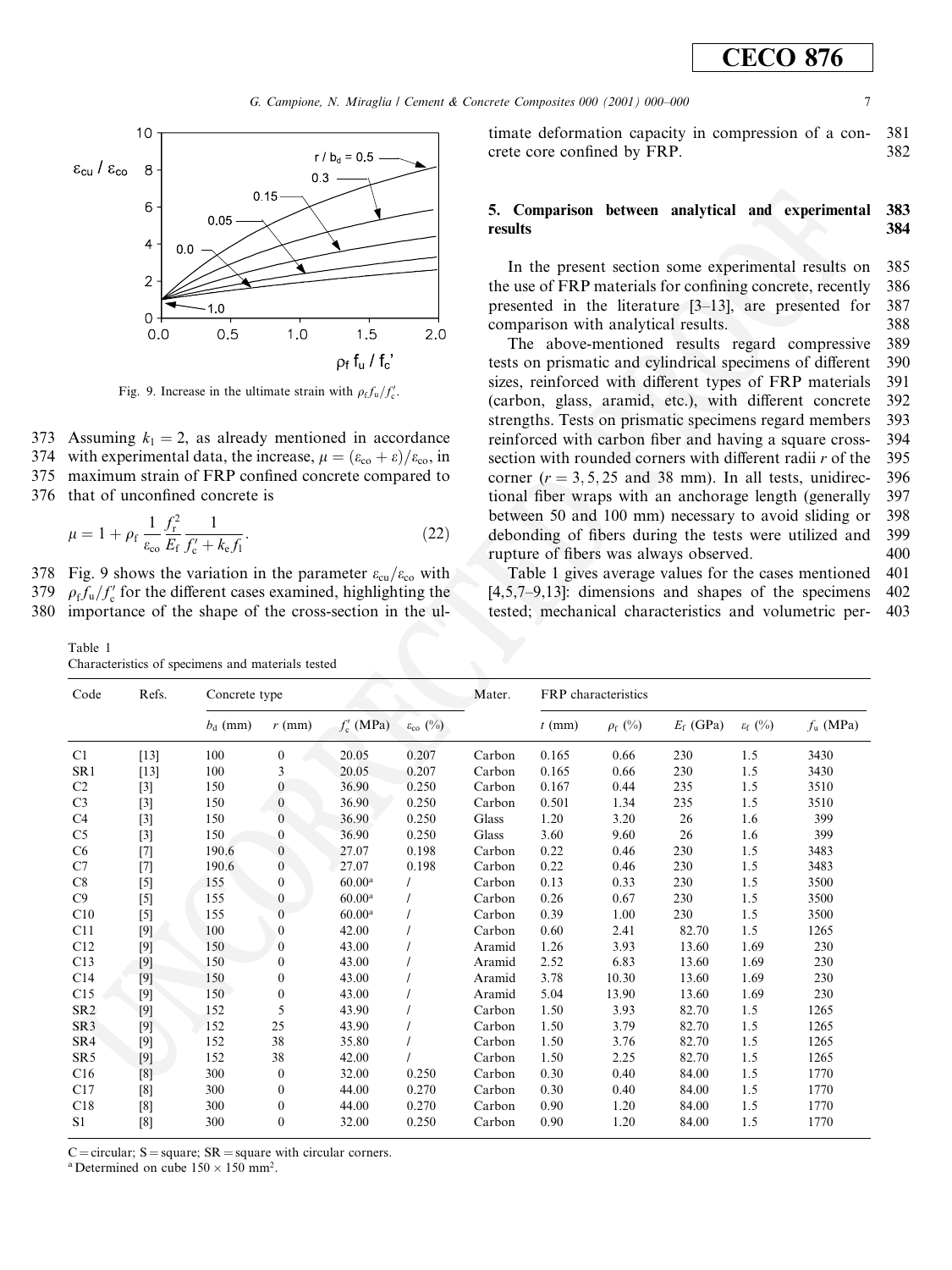

Fig. 10. Stress-strain curves for  $100 \times 200$  mm<sup>2</sup> concrete specimens confined with CFRP and/or transverse steel reinforcements.



Fig. 11. Transverse cross-section of compressed concrete members with square section confined with FRP at failure [13].



Fig. 13. Variation in compressive strength with  $2\rho_f f_u/f_c'$ .

centages of fibers utilized; mechanical properties of un-404 confined concrete. 405

Of particular interest is the experimental investiga-406 tion of Rochette [9] in which the influence of the shape 407 of the cross-section and the types and volumetric per-408 centage of fibers on the compressive behavior of con-409 crete members reinforced with FRP was examined. In 410 the same investigation the strain in FRP was also re-411 corded during the tests, and based on these results it was 412 possible to calibrate the  $k_i$  factor. 413

It emerges from all the mentioned experimental in-414 vestigations that the use of FRP produces a significant 415 change in the behavior of plain concrete in terms of both 416 maximum strength and strain. In particular, a significant 417 increase in maximum strength was observed for the 418 419 circular cross-section: instead less effective confinement was observed for square sections or square sections with 420 round corners. This is due to the intensification of 421 stresses at the corners and consequently to the lower  $422$ confining pressure and smaller effective concrete core 423 area. These aspects are also confirmed by experimental 424 research carried out by Campione et al. [13]. 425



Fig. 12. Mode of failure of concrete specimens reinforced with transverse steel reinforcement and FRP [13].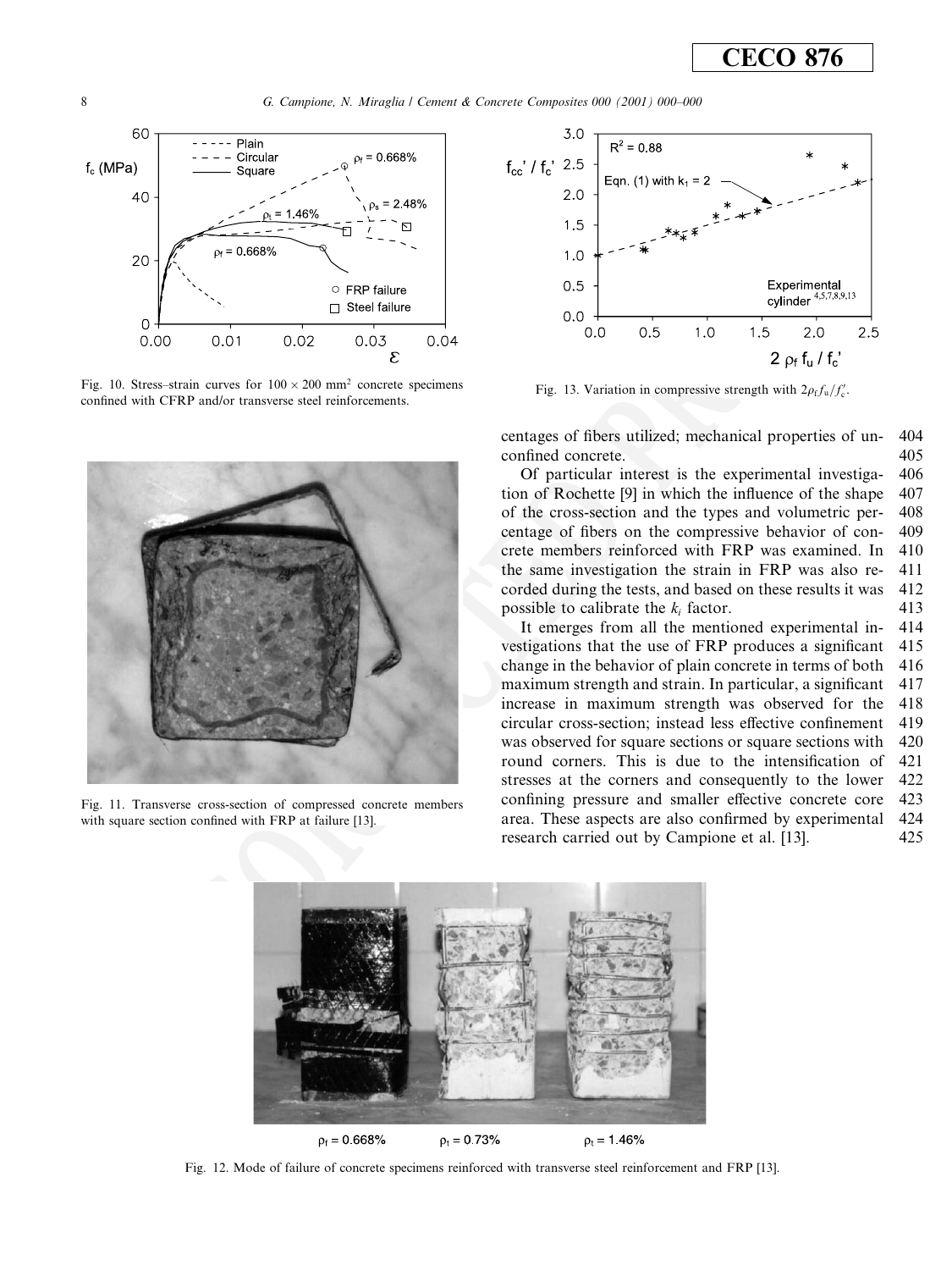Table 2 Mechanical properties of tested specimens

| Code            | Experimental values |                          |                        |                        | Analytical values   |                          |                                 |                        |
|-----------------|---------------------|--------------------------|------------------------|------------------------|---------------------|--------------------------|---------------------------------|------------------------|
|                 | $f'_{cc}$ (MPa)     | $f'_{\rm cc}/f'_{\rm c}$ | $\varepsilon_{cu}$ (%) | $\varepsilon_{cf}$ (%) | $f'_{cc}$ (MPa) (1) | $f'_{\rm cc}/f'_{\rm c}$ | $\varepsilon_{\rm cu}$ (%) (21) | $\varepsilon_{cf}$ (%) |
| C1              | 49.60               | 2.47                     | 2.55                   |                        | 42.69               | 2.13                     | 1.07                            |                        |
| SR1             | 31.15               | 1.55                     | 2.25                   |                        | 21.91               | 1.09                     | 0.64                            | 0.29                   |
| C2              | 47.60               | 1.29                     | 0.80                   |                        | 52.53               | 1.42                     | 0.77                            |                        |
| C <sub>3</sub>  | 81.10               | 2.20                     | 1.40                   |                        | 83.79               | 2.27                     | 1.41                            |                        |
| C4              | 52.30               | 1.41                     | 1.80                   |                        | 49.67               | 1.34                     | 0.70                            |                        |
| C <sub>5</sub>  | 98.00               | 2.65                     | 3.20                   |                        | 75.20               | 2.04                     | 1.30                            |                        |
| C <sub>6</sub>  | 53.89               | 1.99                     | 0.57                   |                        | 43.15               | 1.59                     | 0.94                            |                        |
| C7              | 49.62               | 1.83                     | 0.49                   |                        | 43.15               | 1.59                     | 0.94                            |                        |
| C8              | 54.27               | 1.09                     | 0.77                   |                        | 61.54               | 1.23                     | 0.57                            |                        |
| C9              | 68.76               | 1.38                     | 1.47                   |                        | 73.28               | 1.47                     | 0.83                            |                        |
| C10             | 82.27               | 1.65                     | 1.75                   |                        | 85.03               | 1.71                     | 1.04                            |                        |
| C11             | 73.50               | 1.75                     | 1.60                   |                        | 72.36               | 1.73                     | 1.06                            |                        |
| C12             | 47.30               | 1.10                     | 1.11                   |                        | 50.73               | 1.18                     | 0.53                            |                        |
| C13             | 58.91               | 1.37                     | 1.47                   | 1.53                   | 58.45               | 1.36                     | 0.76                            | 1.50                   |
| C14             | 70.95               | 1.65                     | 1.69                   |                        | 66.18               | 1.54                     | 0.96                            |                        |
| C15             | 74.39               | 1.73                     | 1.74                   |                        | 73.91               | 1.72                     | 1.14                            |                        |
| SR <sub>2</sub> | 43.90               | 1.00                     | 1.02                   | 0.44                   | 47.29               | 1.09                     | 0.32                            | 0.33                   |
| SR <sub>3</sub> | 47.85               | 1.09                     | 0.90                   | 0.51                   | 57.85               | 1.34                     | 0.51                            | 0.65                   |
| SR4             | 68.73               | 1.92                     | 2.39                   | 0.86                   | 66.65               | 1.55                     | 0.68                            | 0.87                   |
| SR <sub>5</sub> | 47.46               | 1.13                     | 1.08                   |                        | 45.32               | 1.08                     | 0.77                            |                        |
| C16             | 40.00               | 1.25                     | 0.66                   |                        | 39.08               | 1.22                     | 0.56                            |                        |
| C17             | 48.00               | 1.09                     | 0.97                   |                        | 51.08               | 1.16                     | 0.56                            |                        |
| C18             | 75.00               | 1.70                     | 1.82                   |                        | 66.24               | 1.50                     | 1.06                            |                        |
| S1              | 35.00               | 1.09                     | 1.00                   |                        | 33.06               | 1.03                     | 0.58                            |                        |

C = circular;  $S = square$ ;  $SR = square$  with circular corners.

426 In this connection, Fig. 10 shows typical stress-strain 427 curves for concrete specimens with circular sections or 428 square sections with round corners tested in compression. 429 For a comparison the same figure shows results re-430 lated to concrete specimens confined with traditional 431 steel reinforcement constituted by spirals or stirrups with 432 volume percentage  $\rho_s$  for spirals and  $\rho_t$  for stirrups. The 433 objective of this comparison was to show, for the same 434 concrete bath, the confinement effects of FRP in terms of 435 both maximum stress and strain capacities with respect 436 to those obtained utilizing traditional transverse steel 437 reinforcement, that is very often difficult to place in cast

438 due to the high percentages required in critical regions. 439 Figs. 11 and 12 show the condition of prismatic 440 specimens tested by Campione et al. [13] after failure 441 occurs. Fig. 11 is related to the transverse cross-section 442 and shows the effective concrete core and FRP failure at 443 the corner, Fig. 12 shows the full specimens and com-444 pares the effect of the confinement due to traditional 445 steel reinforcements with that produced by FRP. The 446 presence of FRP, up to its failure in tension, also avoids the cover expulsion, like instead does not occur if tra-447 448 ditional transverse steel reinforcement is utilized.

449 Fig. 13 shows the variation in the increase in maxi-450 mum strength with  $2\rho_f f_u/f_c'$  for members having a circular cross-section. The experimental data  $[4-13]$  are 451

almost all mentioned in Fig. 13; in Table 1 are given 452 only average values. 453

The results confirm that the variation in strength can be 454 assumed linearly variable with the effective lateral pres-455 sure. In particular, for cylindrical specimens utilizing, in 456  $(1) k_1 = 2$ , a correlation factor  $R^2$  of 88% was obtained. In 457 the regression analysis utilized, to obtain  $k_1 = 2$  it was also 458 assumed that the intercept of the straight line  $f'_{cc}/f'_{c}$  is 459 equal to one if  $2\rho_f f_u/f_c'$  is equal to zero. In the case of 460 461 specimens having transverse cross-section square and square with round corners same coefficient  $k_1 = 2$  can also  $462$ 



Fig. 14. Variation in effective stress in FRP with  $r/b_d$ .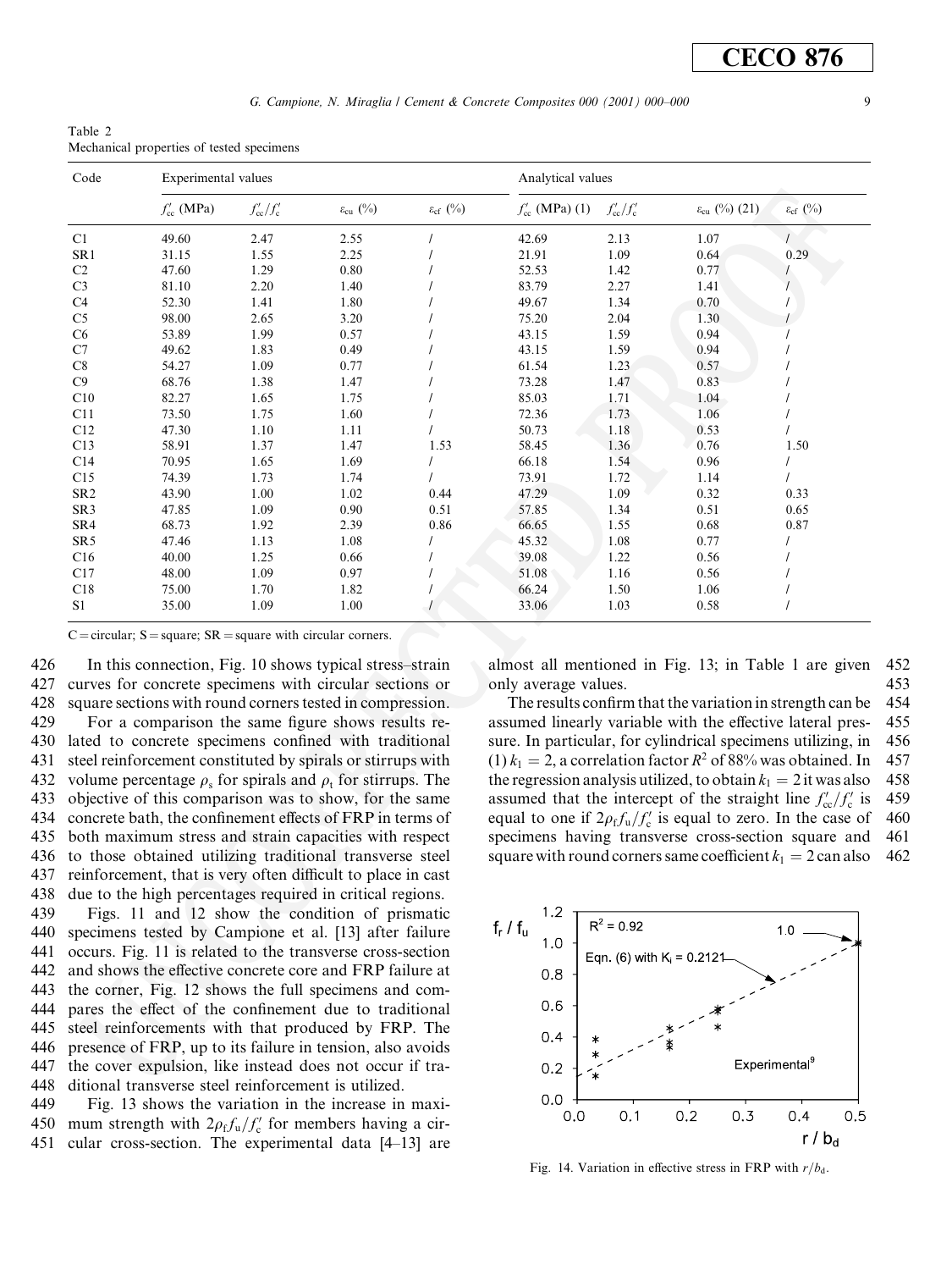

Fig. 15. Variation in ultimate strain of concrete core with  $\rho_f f_u/f_c'$ .

463 be assumed and good agreement with experimental data is 464 obtained, like shown in Table 2.

465 Fig. 14 shows the variation in the  $f_r$  stress in FRP with the 466 variation in  $r/b_d$  obtained using (5) and compared with the experimentalvaluesmentionedinRochetteetal.[9].Inthiscase 467 468 too the assumption of a linear variation of  $f_r$  with  $r/b_d$  can be 469  $considered reasonable and the k, parameter can be assumed to$ 470 beconstantandequalto0.2121.Thiscoefficientcalibratedon 471 the basis of the total number of specimens examined in the lit-472 erature [9] was obtained utilizing a regression analysis with 473  $R^2 = 92\%$ andconsideringthattheinterceptofthestraightline 474  $f_r/f_u$ isequaltooneif $r/b_d$ isequalto 1/2.

475 Fig. 15 shows the variation in maximum strain  $\varepsilon_{\text{cu}}$ , 476 obtained by using (18) for the cases of members having a 477 circular cross-section, with the parameter  $\rho_f f_u/f_c'$ . The 478 figure reproduces almost all cases given in the mentioned 479 literature  $[4,5,7-9,13]$ ; instead, only average values are 480 given in Table 2.

481 The results show that the analytical model to derive 482  $\varepsilon_{\rm cu}$  is very conservative; this can be justified by consid-483 ering that the model is derived in a simplified and con-484 servative hypothesis. As mentioned before, the strain 485 values obtained are very conservative, but it can be ac-486 cepted by considering that the experimental data utilized 487 for comparison are related to small size specimens and if 488 also size effects smaller ultimate strain values are ex-489 pected. Table 2, as already mentioned, gives the theo-490 retical and experimental results related to the cases 491 mentioned in Table 1. Comparison between experi-492 mental and analytical values shows good agreement.

493 Fig. 16, compares the experimental stress-strain 494 curve recorded in compression by Rochette et al. [9] with 495 that obtained using (11). In particular results relative to 496 specimens having circular (specimen C11) and square section with round corners with  $r = 38$  mm (specimen 497 SR5) were mentioned showing good agreement for both 498 499 cases and stressing that the proposed model allows one 500 to predict accurately the experimental response.



Fig. 16. Experimental and analytical comparison of stress-strain curves in compression according to data of Rochette et al. [9].

#### **6. Conclusions**

An analytical model to predict the maximum strength 502 and the maximum strain of concrete compressed mem-503 bers reinforced with FRP has been presented. The in-504 fluence of the shape of the transverse cross-section 505 (circular, square and square with round corners) on the 506 compressive behavior of members is examined. 507 508

The model allows one to obtain:

- the strength of the compressed members referring to the effective confined core depending on the shape 510 of the cross-section; 511
- the reduced confining pressure in a square section  $\bullet$ with circular corners due to the concentration of 513 stresses at the corners. 514

The proposed model also allows one to evaluate ul-515 timate strain in the concrete core based on a simplified 516 energetic approach for whose application only the geo-517 metrical and mechanical characteristics of FRP and the 518 maximum strengths of unconfined and confined con-519 520 crete are required.

The complete stress–strain relationship proposed for 521 522 FRP confined concrete permits one to accurately reproduce the behavior of concrete members reinforced 523 with FRP in agreement with the available experimental 524 525 data.

526 Finally, further studies are required to validate the proposed equations if size effects have to be taken into 527 account and if failure of concrete specimens also occurs 528 when FRP does not fail in tension. 529

### **References**

- [1] Mander JB, Priestley MJN, Park R. Theoretical stress-strain 531 Eng model for confined concrete. ASCE  $\mathbf{I}$ Struct 532 533 1988:114(8):1804-26. 534
- [2] Cusson D, Paultre P. Stress-strain model for confined high 535 strength concrete. ASCE J Struct Eng 1995;121(3):468-77.

501